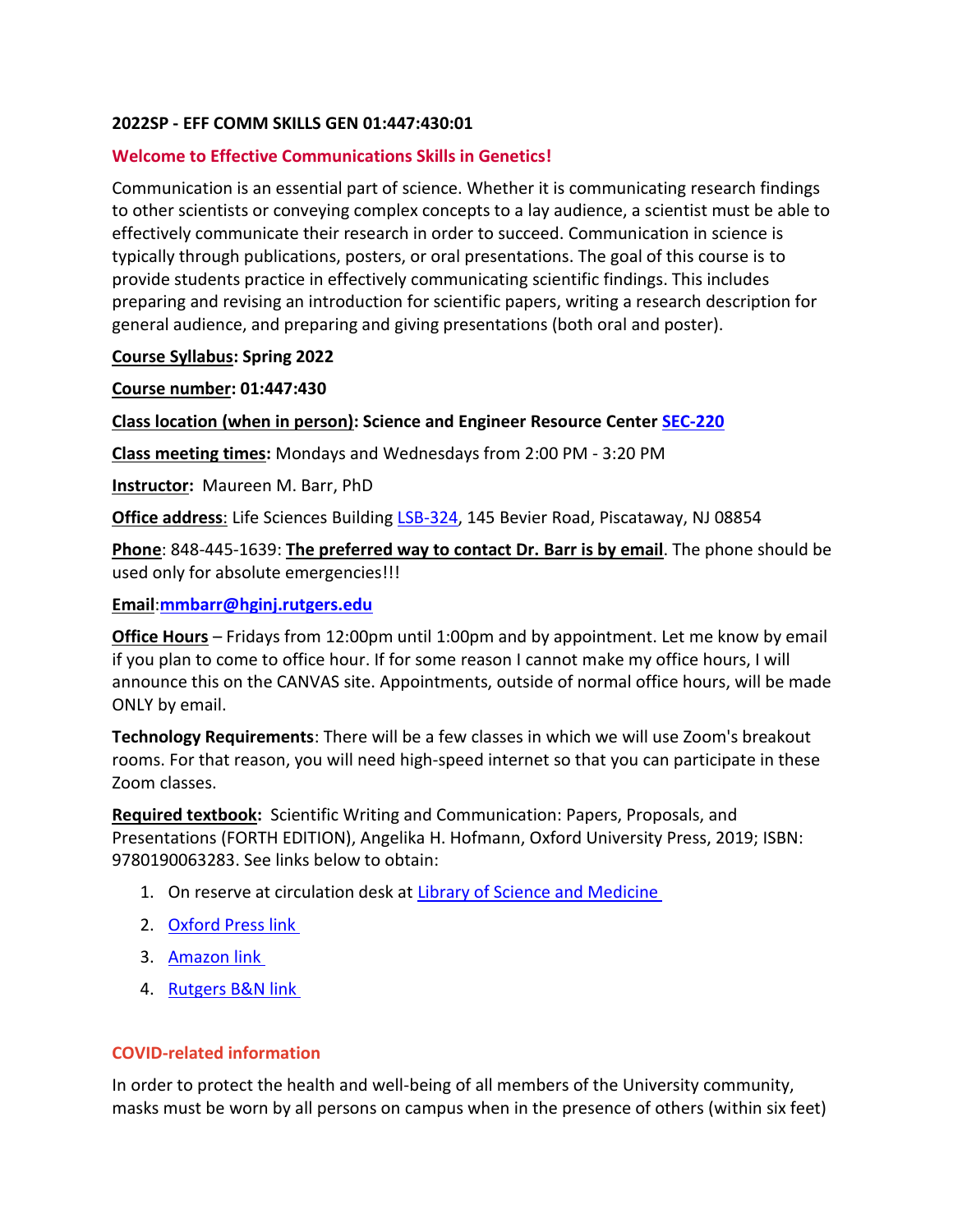and in buildings in non-private enclosed settings (e.g., common workspaces, workstations, meeting rooms, classrooms, etc.). Masks must be worn during class meetings; any student not wearing a mask will be asked to leave.

Masks should conform to [CDC guidelines](https://www.cdc.gov/coronavirus/2019-ncov/prevent-getting-sick/about-face-coverings.html) and should completely cover the nose and mouth.

Each day before you arrive on campus or leave your residence hall, you must complete the brief survey on the My [Campus Pass symptom checker self-screening app](https://coronavirus.rutgers.edu/symptom-checker/).

## **How to Begin This Class**

- 1. Review the information below (syllabus). Read each section carefully, taking note of the requirements, policies, and assignment due dates listed in the table at the bottom of the page.
- 2. Familiarize yourself with the assignments and deadlines
- 3. Read instructions for each assignment (see Quick Links below)
- 4. Review the weekly class schedule fil[e](https://rutgers.instructure.com/courses/134068/files/18808761/download?download_frd=1) (which will change over the semester)
- 5. Review the different Modules!

If you need accessibility accommodations, please send your professor a copy of your Letter of Accommodations as soon as possible! If you have not yet registered to receive your Letter, please refer to the [Support Services p](https://ods.rutgers.edu/letter-accommodation)age for directions on how to do so.

#### **Course Goals:** Students are expected to:

- 1. effectively incorporate critiques from peers and faculty in their revision of written and oral communication,
- 2. effectively describe their research, using relevant discipline-specific terminology with precision, accuracy & purpose,
- 3. accurately and effectively present advanced scientific concepts through oral presentations and poster formats.

# **SAS Core Learning Goals:**

WCR- Communicate complex ideas effectively, in standard written English, to a general audience, and respond effectively to editorial feedback from peers, instructors, &/or supervisors through successive drafts & revision.

WCD- Communicate effectively in modes appropriate to a discipline or area of inquiry; evaluate and critically assess sources and use the conventions of attribution and citation correctly; and analyze and synthesize information and ideas from multiple sources to generate new insights.

# **Departmental Learning Goal:**

Students will be able to communicate their discoveries through a written article appropriate for publication in a peer-reviewed Genetics journal, and through talks or posters appropriate for scientific meetings.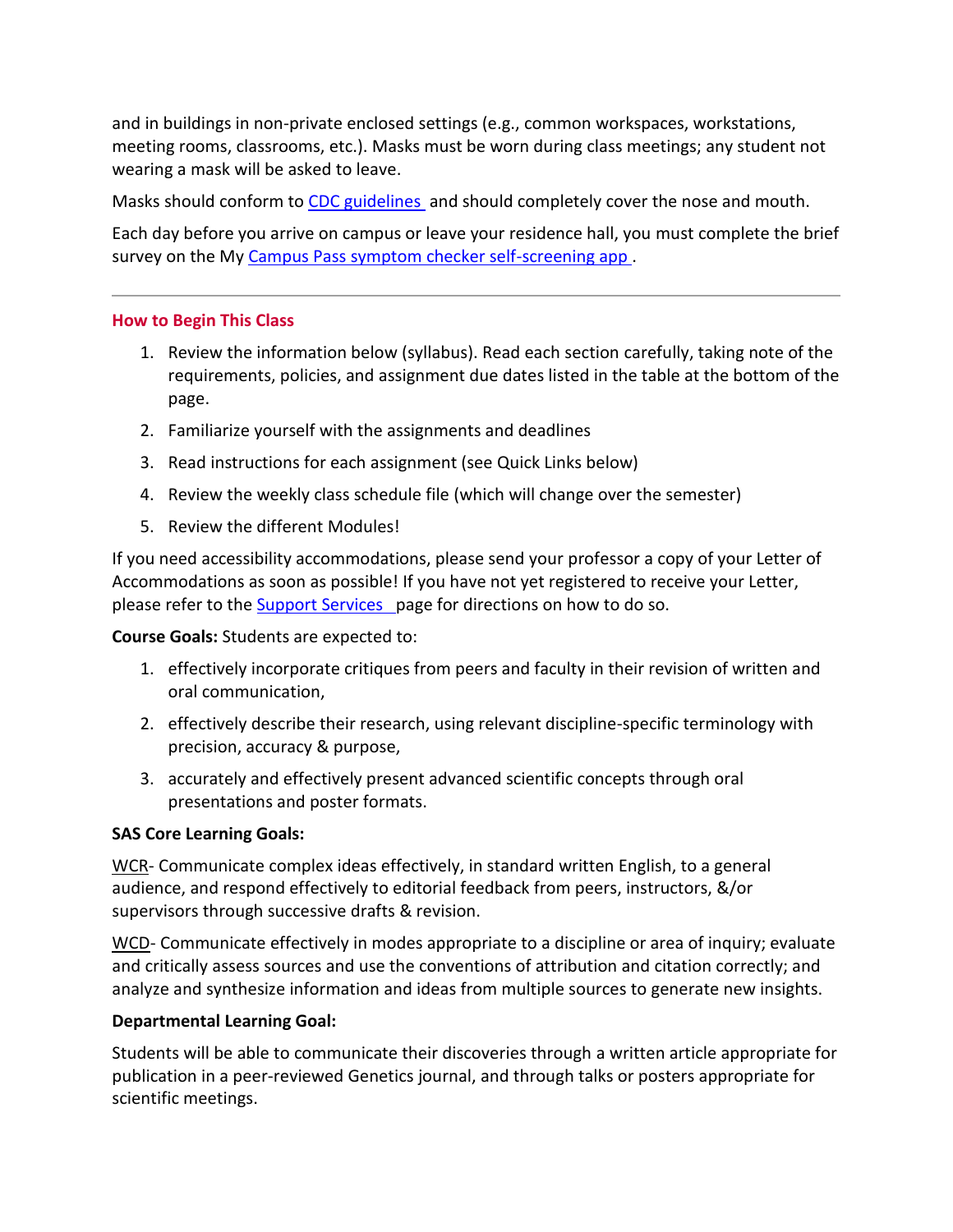## **Weekly class schedule**

You can find the weekly class schedule file in the files section under, "Weekly Class Schedule. This may change over the semester. If it does, I will make an announcement. Also, "do before class" for each of the first 5 classes are assigned within Pages and you can see them at the bottom of the syllabus.

## **Assignment due time**

Assignments are typically due at 5pm (check to confirm)

# **Academic integrity policy**

Rutgers University takes academic dishonesty very seriously. By enrolling in this course, you assume responsibility for familiarizing yourself with the Academic Integrity Policy and the possible penalties (including suspension and expulsion) for violating the policy. As per the policy, all suspected violations will be reported to the Office of Student Conduct. Academic dishonesty includes (but is not limited to):

Cheating Plagiarism Aiding others in committing a violation or allowing others to use your work Failure to cite sources correctly Fabrication Using another person's ideas or words without attribution–reusing a previous assignment Unauthorized collaboration Sabotaging another student's work in doubt, please consult the instructor [SEE THIS WEBSITE FOR DETAILS.](https://nbprovost.rutgers.edu/academic-integrity-students)

# **Class Attendance (IMPORTANT- READ CAREFULLY)**

For the most part, we will meet in-person. However, for some classes, I have you do some small group work. For these, I hope to utilize an online class format using Zoom's "Breakout Rooms" in which I can "visit" throughout the course time.

Students are expected to attend and be punctual for all classes. Attendance will be taken at the beginning of class.

Class participation points would be taken off for each missed class. Additionally, overall grade points are ALSO taken off for habitual lateness or frequent absences (see frequent absence policy below). If you expect to miss a class, you MUST use the University absence reporting website<https://sims.rutgers.edu/ssra/> to indicate the date and reason for your absence. An email is automatically sent to the course instructor.

If you are told to quarantine due to illness (e.g., Covid), please email me. I don't want you to come to class when you are infectious. We can discuss how to make up the work.

# *Frequent absence policy:*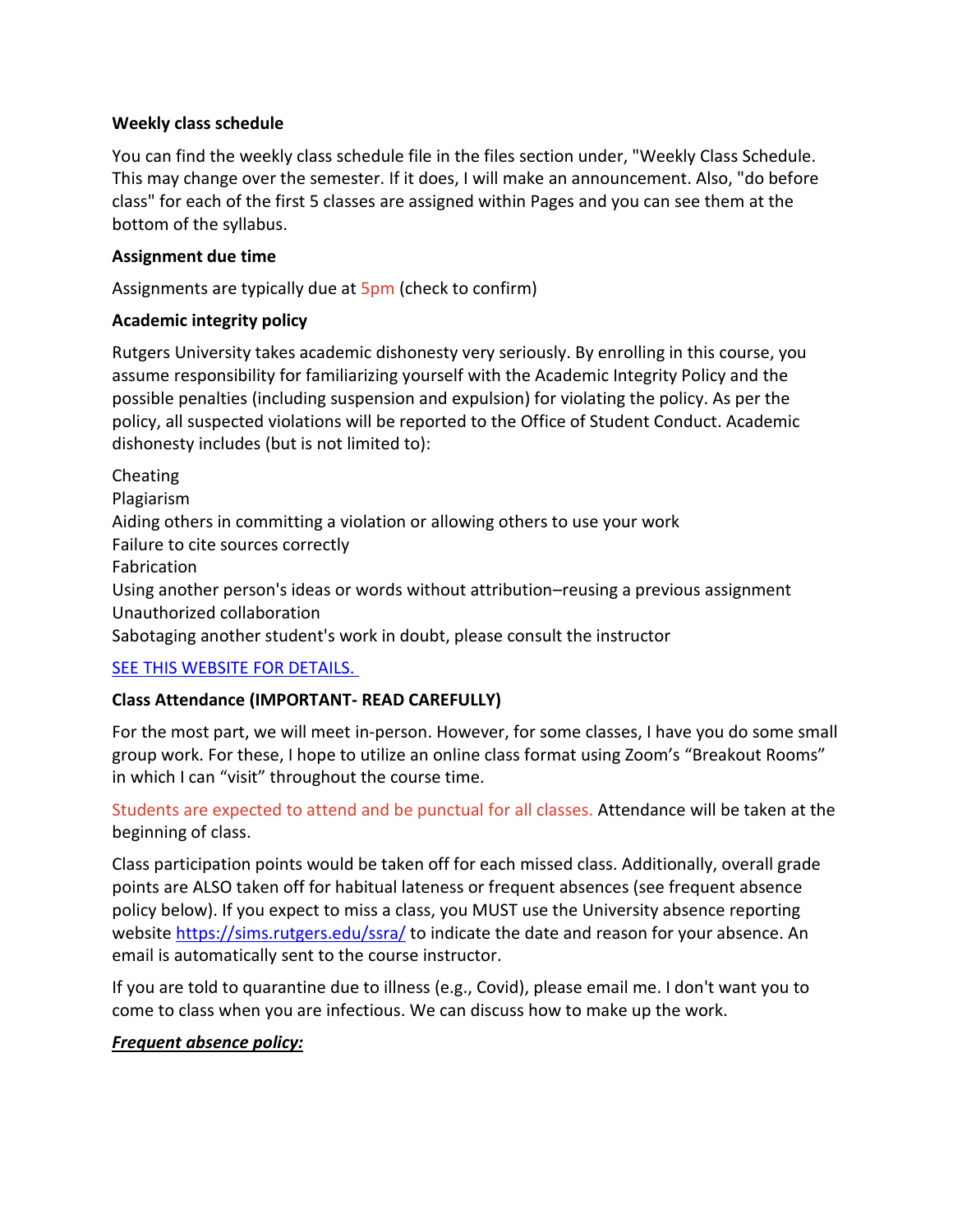- If you have more than 4 or more absences (both unexcused and excused), then you will suffer an additional 10% deduction from overall cumulative grade for each additional absence.
- If you have 6 or more absences (both unexcused and excused), then you will need to withdraw the course (if the sixth absence occurs prior to the withdrawal deadline) or fail the course (if the sixth absence occurs after the withdrawal deadline).

# **Grading system and policies**

Grading will be as follows.

## **25%- MISC section**

- 1) Attendance & Class participation
- 2) Homework
- 3) Quizzes

## **25%- Writing section:**

- 1) Project narrative, research question and hypothesis (PRH)
	- a) Drafts of PRH
	- b) Final PRH
- 2) Editing & revising introduction
	- a) Submit intro from last semester
	- b) Editing group members' introductions
	- c) Final revised introduction

#### **25%- Oral presentation**

- 1) Outside seminars and testing critiques
- 2) Student critiques
- 3) Professor critique
- 4) Self-evaluation

#### **25%- Poster section: final poster and poster session**

- 1) Submitting drafts and final
- 2) Poster reviewer evaluations

#### **GRADING SCHEME**

|    | 90-100 |
|----|--------|
|    |        |
| B+ | 87-89  |
| B  | 80-86  |
| C+ | 77-79  |
| Ć  | 70-76  |
| D+ | 67-69  |
| D  | 60-66  |
|    | 0-59   |

Participation will be evaluated according to the following rubric: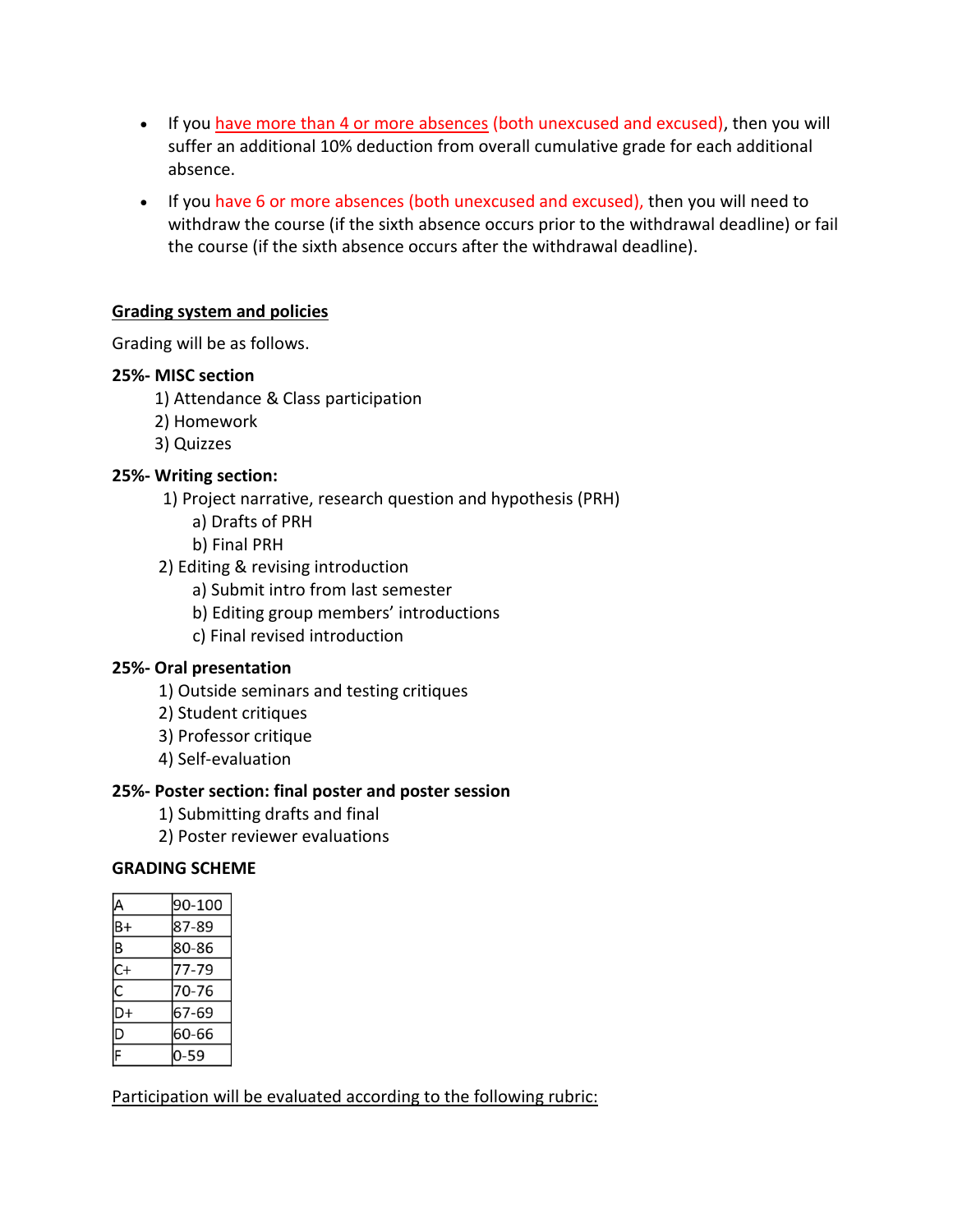- A-range: Student participated thoughtfully in every, or nearly every, class discussion.
- B-range: Student participated in most class discussions.
- C-range: Students performed adequately in the above criteria.
- D or F: Student mostly failed to meet the above criteria.

#### **IMPORTANT GRADING POLICIES:**

- 1. Points will be taken off for not following instructions
- 2. An automatic deduction of 15% will be applied for each day an assignment is late

#### **What is the class like?**

This is an applied course to help students understand the format and practice of scientific communication. This includes preparing and revising an introduction for scientific papers, writing a research description for general audience, and preparing and giving presentations (both oral and poster). The course is divided into three sections:

#### **Section 1- Writing and incorporating critiques into revisions**

The goal of this section is to learn about scientific writing principles, understand specific aims of a research proposal and to be able to incorporate critiques into your writing. To give a structure to the course, we will begin by discussing the process of a research study. We will review the grant proposal process, conducting the research once it is funded, and ultimately publicizing the results in scientific journals and conference abstracts (both oral and poster format). For the grant review process, we will discuss the components of grant proposal, focusing on project narrative, research question, and hypotheses. If possible, students should try to obtain the specific aims from their respective lab to help them understand the larger goals and hypotheses of the lab.

Readings : There will be assigned readings that pertain to the topics we will cover in class. We will NOT cover all areas that are presented in the chapters and you are expected to read the assigned chapters.

Lectures and quizzes : There will be a few short quizzes from the material covered in class and in the readings. Questions will be taken directly from the examples within the chapters or from exercises at the end of the chapters.

New writing exercise (See PRH instructions): You will write a short lay narrative, limited to 3-5 sentences, describing your research project. This project narrative should use lay language, something that a non-scientist could understand. On the same page, you will write the research question and hypothesis for your project. In collaboration with your research supervisor, you will develop and write this exercise using the format presented in class. In class, we will review and edit each student's project narrative.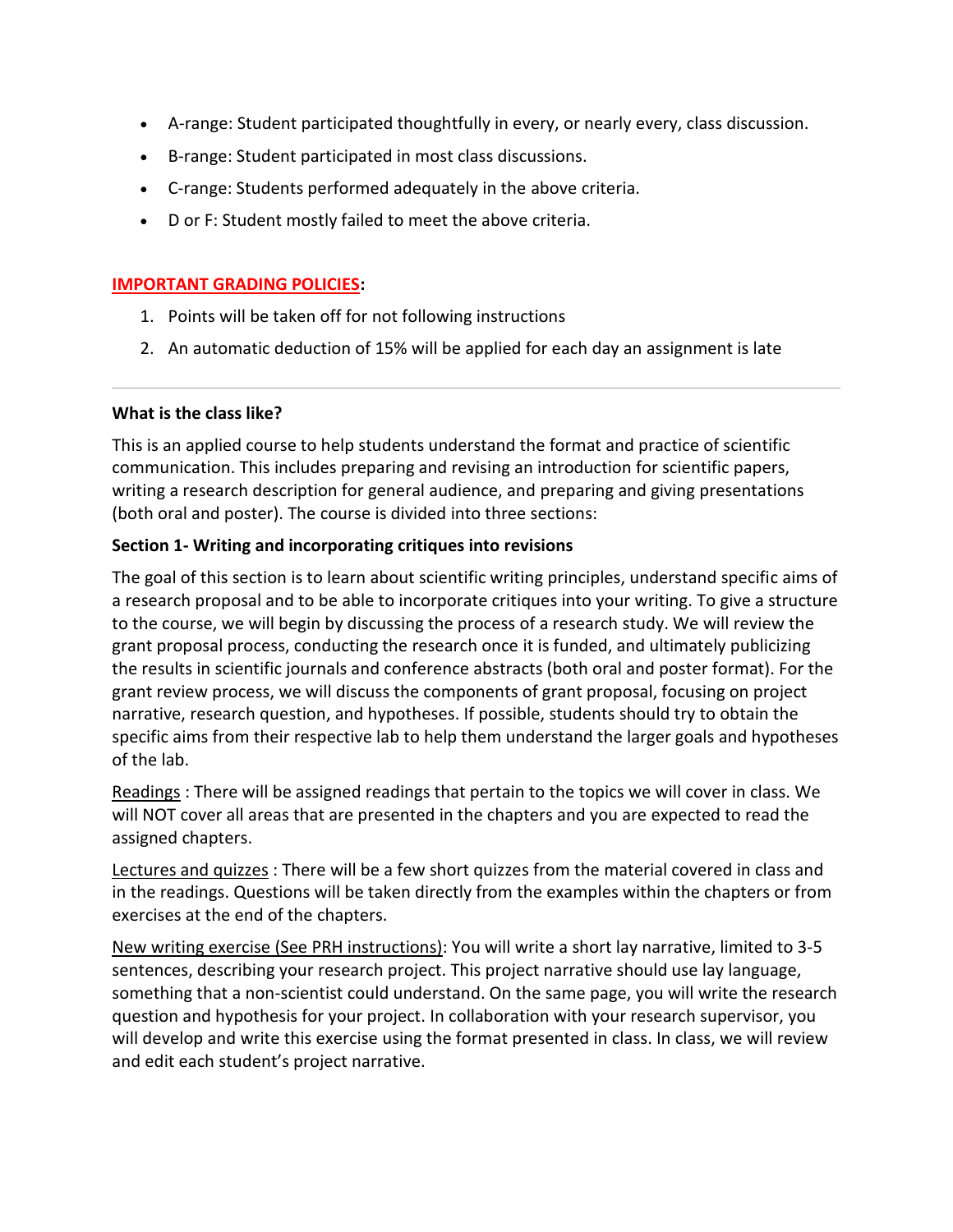Edited writing exercise (See Group Project Editing instructions): You will use what you have learned about scientific writing to edit your classmate's introduction that was submitted in a prior semester. Students will be assigned to an introduction editing group, typically 5-10 per group. This editing will occur outside of class time and you will meet with your group to review suggested edits they give. Later, you will submit your final revised introduction after reviewing your classmate's edits. This final version will include a section describing areas you need to improve in your writing (i.e., self-evaluation of what learned about your writing during this process). This paper will be reviewed by the course professor and possibly sent to your research supervisor. Your grade for this section will be based on your edits of classmate's introduction and your final introduction after editing.

# **Section 2- Experience in preparing, giving, and analyzing scientific oral presentations**

[See Oral Presentation instructions.](https://rutgers.instructure.com/courses/134068/pages/oral-presentation-instructions) Using the material we reviewed in class and from the relevant textbook chapters, you will prepare an oral presentation. You will be assigned a date to give the presentation. The professor and classmates will critique each presentation using a specific rubric. Your classmates will upload these critiques to a site for you to improve your future oral presentations. You will also need to submit a self-evaluation of your oral presentation.

## **Section 3- Creating a scientific poster**

[See Poster Presentation instructions.](https://rutgers.instructure.com/courses/134068/pages/poster-presentation-instructions-for-preparing-your-poster) Through an iterative process, students will create a poster describing their research project or independent study. At the end of class, we will have a virtual or in-person poster session, depending on Rutgers operating status. Mimicking a poster session at a scientific conference, individuals (i.e., faculty members, postdocs, and graduate students) will present at an in-person poster session or join an online breakout room. The student will give a short presentation and the reviewers will ask questions about the poster.

#### **Information for Student-Wellness Services:**

**Counseling, ADAP & Psychiatric Services (CAPS)**

**(848) 932-7884 / 17 Senior Street, New Brunswick, NJ 08901** 

**<http://health.rutgers.edu/medical-counseling-services/counseling/>**

CAPS is a University mental health support service that includes counseling, alcohol and other drug assistance, and psychiatric services staffed by a team of professional within Rutgers Health services to support students' efforts to succeed at Rutgers University. CAPS offers a variety of services that include: individual therapy, group therapy and workshops, crisis intervention, referral to specialists in the community and consultation and collaboration with campus partners.

**Crisis Intervention : [http://health.rutgers.edu/medical-counseling-services/counseling/crisis](http://health.rutgers.edu/medical-counseling-services/counseling/crisis-intervention/)[intervention/](http://health.rutgers.edu/medical-counseling-services/counseling/crisis-intervention/)**

**Report a Concern: <http://health.rutgers.edu/do-something-to-help/>**